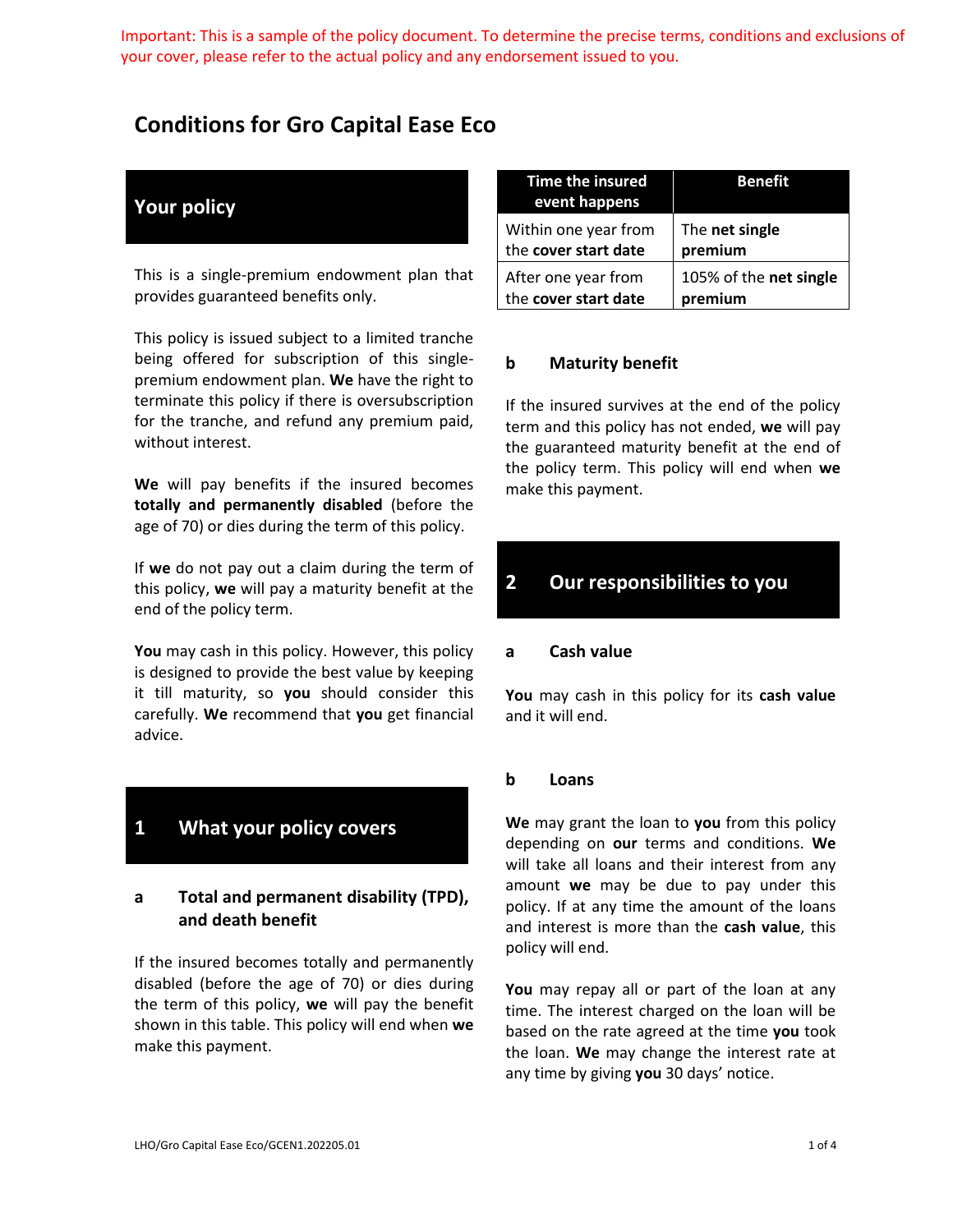## **3 What you need to be aware of**

#### **a Suicide**

This policy is not valid if the insured commits suicide within one year from the **cover start date**.

**We** will refund the premiums paid, without interest, less any partial cash payout and any amount **you** owe **us**, from the **cover start date**.

## **b Total and permanent disability (TPD) benefit**

Under the definition of **TPD**, if the insured is under 65 years old, he or she must be unable to carry out any occupation. **We** do not pay if the insured is merely unable to perform the same job as before, or is unable to perform a job to which his or her training, education or experience is suited for.

If the insured is 65 years old and above, but under 70 years old, he or she must be suffering from a **severe disability**. Otherwise, **we** will not pay the benefit.

However, if there is **total physical loss**, and the insured is under 70 years old, **we** will pay.

**We** will not pay this benefit if your claim arises from:

- deliberate acts such as self-inflicted injuries, illnesses or attempted suicide;
- unlawful acts, provoked assault, or deliberate exposure to danger; or
- the effects of alcohol, drugs or any dependence.

**We** will also not pay this benefit unless the insured is certified by a **registered medical**  **practitioner** to have been **totally and permanently disabled** for at least six months in a row.

If the insured is also covered for **TPD** under any policies which have been issued in the past (whether issued by **us** or by any other insurer), the total **TPD** benefit due under all these policies cannot be more than S\$6.5 million (including premiums waived due to **TPD** but excluding bonuses). In this case **we** will first take into account the amounts due under the earlier policies, and then pay out only an amount to bring the total payments to S\$6.5 million (including premiums waived due to **TPD** but excluding bonuses). The cover for death will be reduced by the **TPD** payment. **We** will work out the remaining cover.

#### **c Making a claim**

To make a claim for death benefit, **we** must be told within six months after the insured's death.

If this policy provides for accidental death or accidental TPD benefit, **we** must be told within thirty days after the insured's death or **TPD**. If **you** tell **us** after the thirty days, **we** will not pay the claim for accidental death or accidental TPD benefit.

To make a claim for other benefits, **we** must be told within six months after the diagnosis or the event giving rise to the claim. If **you** tell **us** after the six months, **we** will not pay the claim for the other benefits.

When **we** pay a claim, **we** will not refund any premiums that have been paid.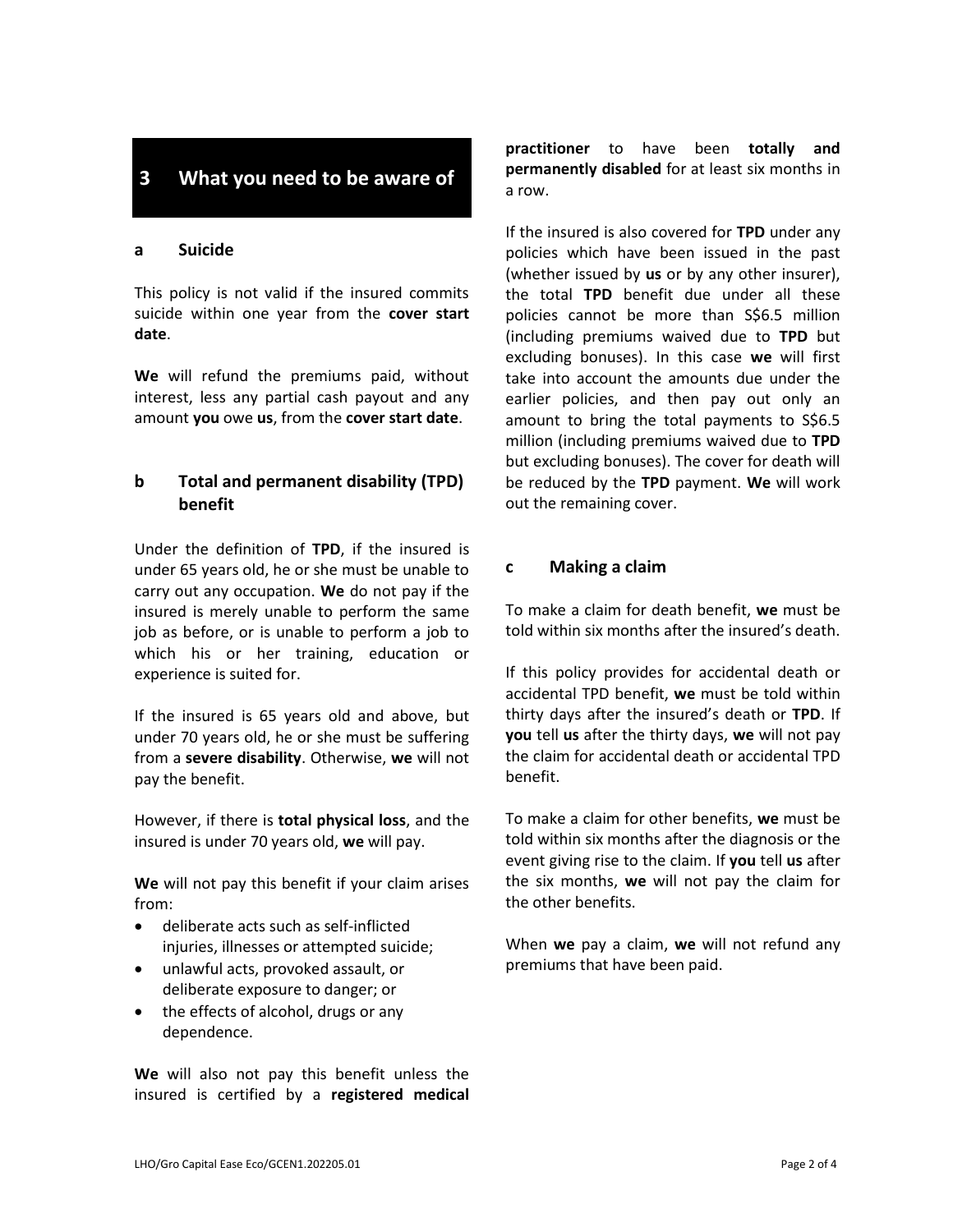### **d Refusing to pay a claim**

After **you** have been continuously covered for one year from the **cover start date**, **we** will pay your claim unless:

- it is a case of fraud;
- **you** fail to pay a premium;
- the insured has a **material pre-existing condition** which **you** did not tell **us** about when **you** applied for this policy or rider if health declaration is required;
- **you** or the insured fail to tell **us** any significant information or information which is true, correct and complete which would have reasonably affected **our** decision to accept your application; or
- the claim is excluded or not covered under the terms of this policy or rider.

## **e Transferring the legal right of this policy**

You cannot assign (transfer) this policy unless **you** tell **us** in writing and **we** agree to the assignment.

### **f Excluding third-party rights**

Anyone not directly involved in this policy cannot enforce it under the Contracts (Rights of Third Parties) Act 2001.

### **g Supplementary Retirement Scheme (SRS)**

If premiums for this policy have been paid with funds from the SRS account, this policy will follow the SRS regulations, which include the following.

• **You** cannot take a loan from the policy or assign (transfer) the policy.

• **We** will make all payments, except the death benefit, to the policyholder's SRS account.

## **4 Definitions**

**Cash value** means the amount available when **you** cancel a policy that has a savings feature before **we** pay a benefit under it (for example, for death), or it becomes due for payment (maturity), for example, an endowment policy. **We** work out the amount of the **cash value**.

**Cover start date** means the date:

- **we** issue this policy;
- **we** issue an endorsement to include or increase a benefit; or
- **we** reinstate this policy; whichever is latest.

**Material pre-existing condition** means any condition that existed before the **cover start date** which would have reasonably affected **our** decision to accept your application and for which:

- the insured had symptoms that would have caused any sensible person to get medical treatment, advice or care;
- treatment was recommended by or received from a medical practitioner; or
- the insured had medical tests or investigations.

**Net single premium** means the single premium amount which is shown in the schedule, or the reduced single premium amount (if a part of this policy has been cashed in earlier).

**Registered medical practitioner** means a doctor who is qualified in western medicine and is legally licensed in Singapore or has the qualifications recognised by the Singapore Medical Council.